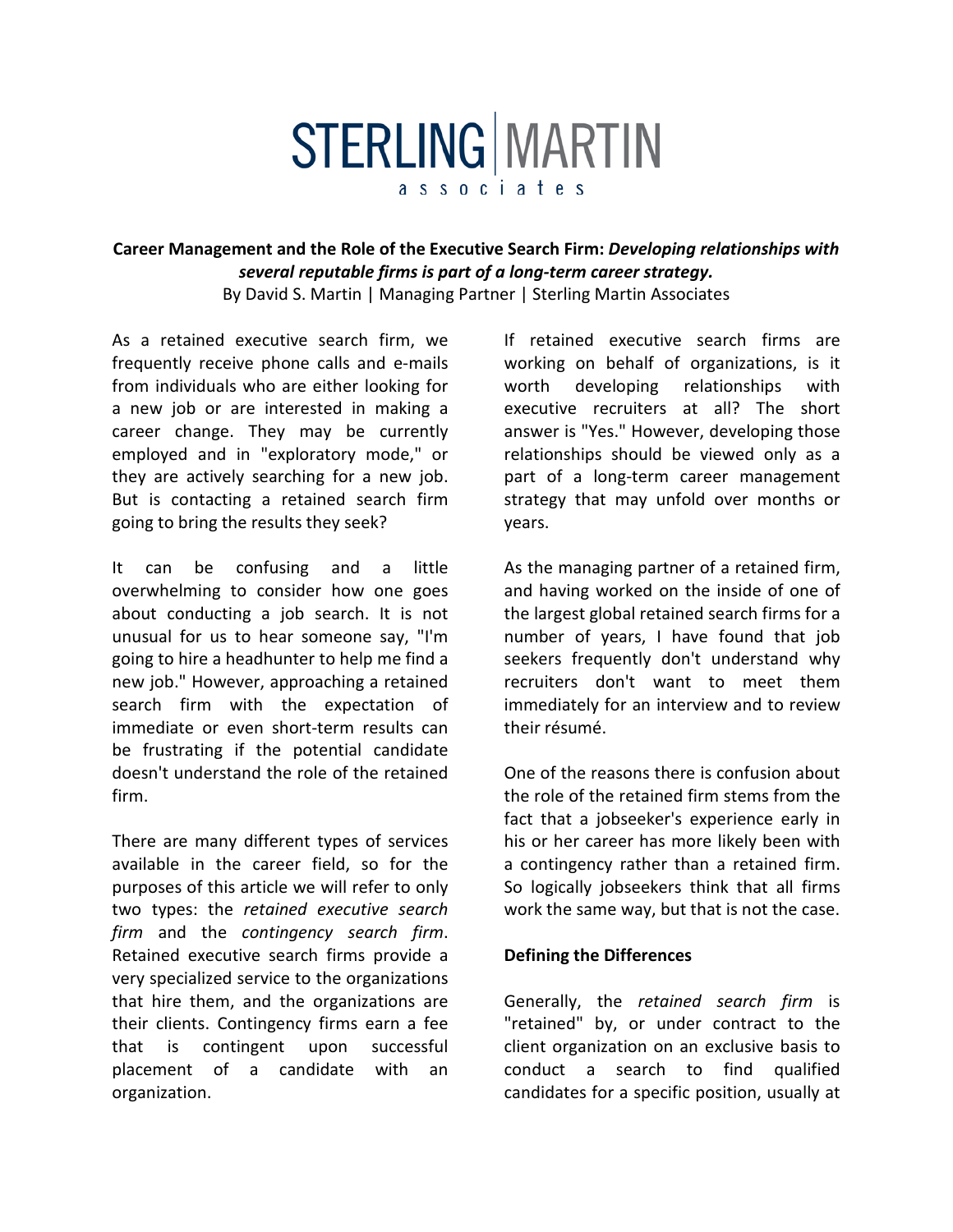an executive level of the organization. For the purposes of this article, let's use the example of a search for the Vice President, Public Policy for a large trade association in Washington, D.C. Before the search begins, the client association may review multiple proposals and interview several firms before selecting one firm to conduct the search. Once selected, the client association pays a portion of the search fee up front (typically one-third of the total fee) as an initial retainer to get the search started.

This is important to understand because, by having paid a retainer, the client has made a substantial financial commitment to the search firm. Thus, the firm has a financial, and sometimes legal obligation to utilize its best efforts and resources to find wellqualified candidates for the trade association client.

Therefore, if you, as a potential candidate, do not meet the requirements being sought by the search firm's association client (if, for example, you are a Chief Financial Officer), the firm will probably not be that interested in conducting a courtesy interview with you – or with any other potential candidate who is outside of the scope of the VP, Public Policy search.

Once engaged for a specific assignment, the search firm spends most of its time and resources interviewing potential candidates for the search. It is also likely that the firm is engaged for assignments with other clients. So it is not hard to see how the search consultant's time is consumed by finding and interviewing potential candidates for those clients, which leaves little time for "get to know you" meetings with job seekers not related to a specific assignment.

That said, as professional consultants in a retained firm, we are always interested in developing relationships with qualified and accomplished candidates who, over the long term, we may contact about future opportunities. That may occur in two weeks, two months, two years, or possibly never. (It's a harsh world out there!) So the search consultant has to balance his or her commitment to finding qualified candidates for the association client with developing long-term relationships with potential candidates with whom the consultant might work sometime in the future, but possibly not for years.

The *contingency search firm* is so named because the firm's fee is "contingent" upon placing a candidate – filling a specific job – with an organization. No financial commitment is made up front to the search firm by the client; in fact, the client may have several firms working on an assignment. Equally, there is no financial or legal commitment by the contingency search firm to provide qualified candidates to the client. If the firm finds the open position too difficult to fill, they can simply move on to another assignment where they have a higher probability of making a placement. And if the contingency firm finds someone who seems like a marketable candidate, they may start contacting different organizations to market that person's background on his or her behalf in an attempt to generate interest.

Contingency firms tend to work on more mid-level or even entry-level positions for an organization. Thus, for most potential professional candidates, the first exposure in their careers to how executive search firms operate may not occur until 15 or 20 years into their careers.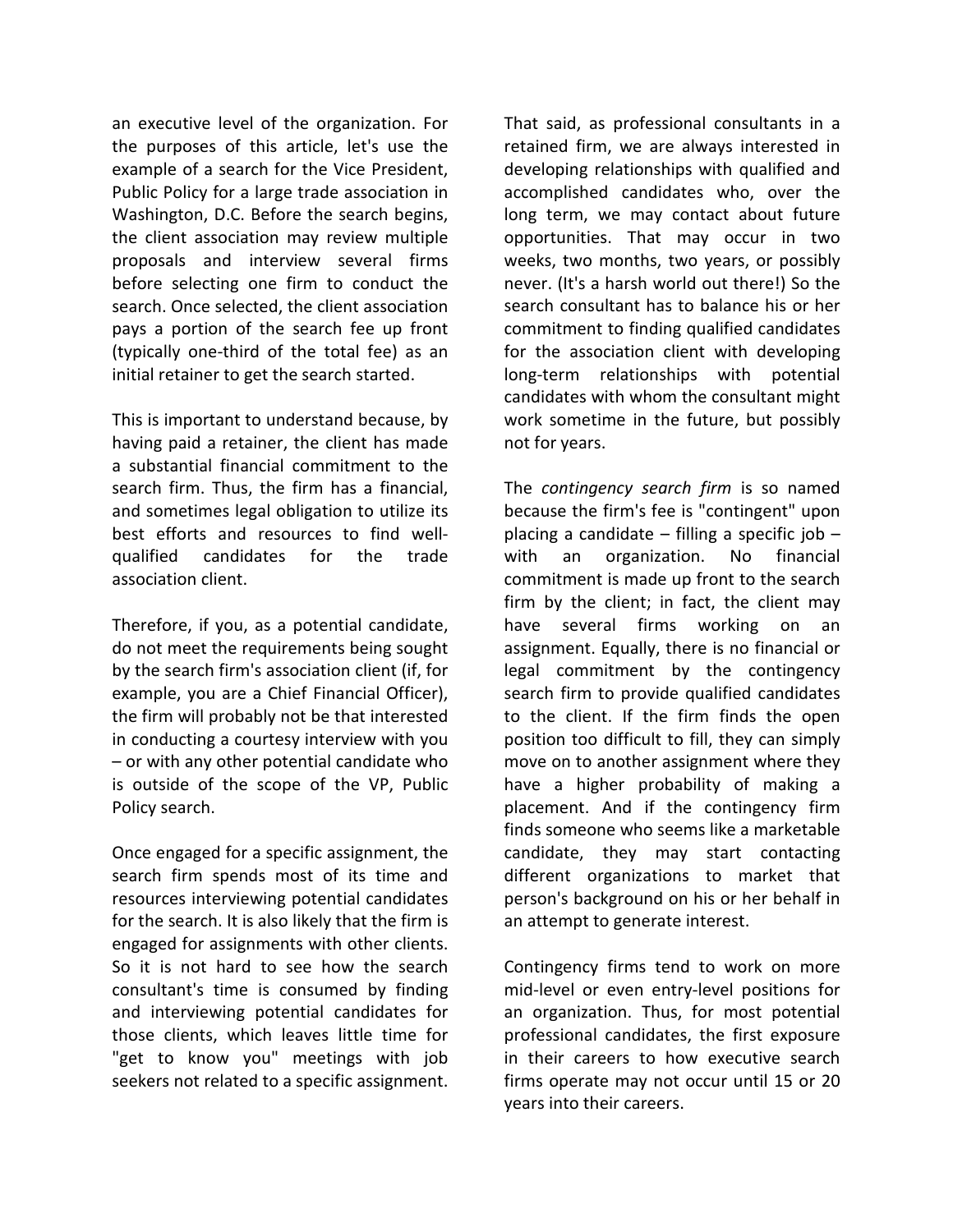So, while it is not unusual that there is confusion between the operations and roles played by retained and contingency search firms, the distinction is important.

Let's suppose that early in your career you were contacted, or made contact with a contingency search firm. You may have found the firm or consultant quite responsive and interested in receiving your résumé. The reason is that contingency firms are likely to be interested in presenting your résumé to various employers with whom they have relationships to see if an employer either has an interest in you or has job openings for someone with your experience. If you are hired for one of those jobs, then the search firm earns a fee. Therefore, the contingency firm has an incentive to shop you around to various employers, generating more activity and apparent interest in you.

Conversely, retained search firms will never utilize this approach because they are most interested in filling the position for which they have been retained. If you receive a call from a search firm, ask if the firm is retained by the client or working on a contingency basis. (And don't be surprised if the recruiter goes into a state of shock that you know the difference!) It is important to know because the contingency firm could send your résumé to various organizations without your knowledge, with the hope that they will find one that has an interest in your experience. If you are "registered" with more than one contingency firm, your résumé could be presented to the same client by different firms, adding to the confusion. And because most communications these days are by email, you don't want your résumé to end up in the wrong inbox (for example, that of your manager or co-worker!).

When a retained firm contacts you about an opportunity, they generally will be presenting you only to that client, and only with your permission. If you are dealing with a retained firm, they should have a well-developed [position description](http://www.smartinsearch.com/careers) for your review to determine if you are interested and qualified for their search.

This raises another consideration if you are working with a retained firm. The search firm has an exclusive relationship with the client organization but will also only present your information for that specific assignment during the course of a search. For example, if you are active on Search A through a retained firm, you are considered "off limits" to other clients of the firm until such time that you are no longer active on Search A. If you want to be considered for Search B but are active on Search A, you generally have to withdraw from consideration on Search A in order to be considered for Search B. This can definitely be a tricky situation.

Understanding the differences between these two types of firms may help you understand why the retained firm does not seem to be as responsive to your immediate needs when you are a potential candidate considering a career change.

## **Now What?**

As you advance in your career, the likelihood of being contacted by a retained firm increases. If retained firms contact you about a potential search, build good rapport with them by taking their calls. Recruiters won't be offended if you let